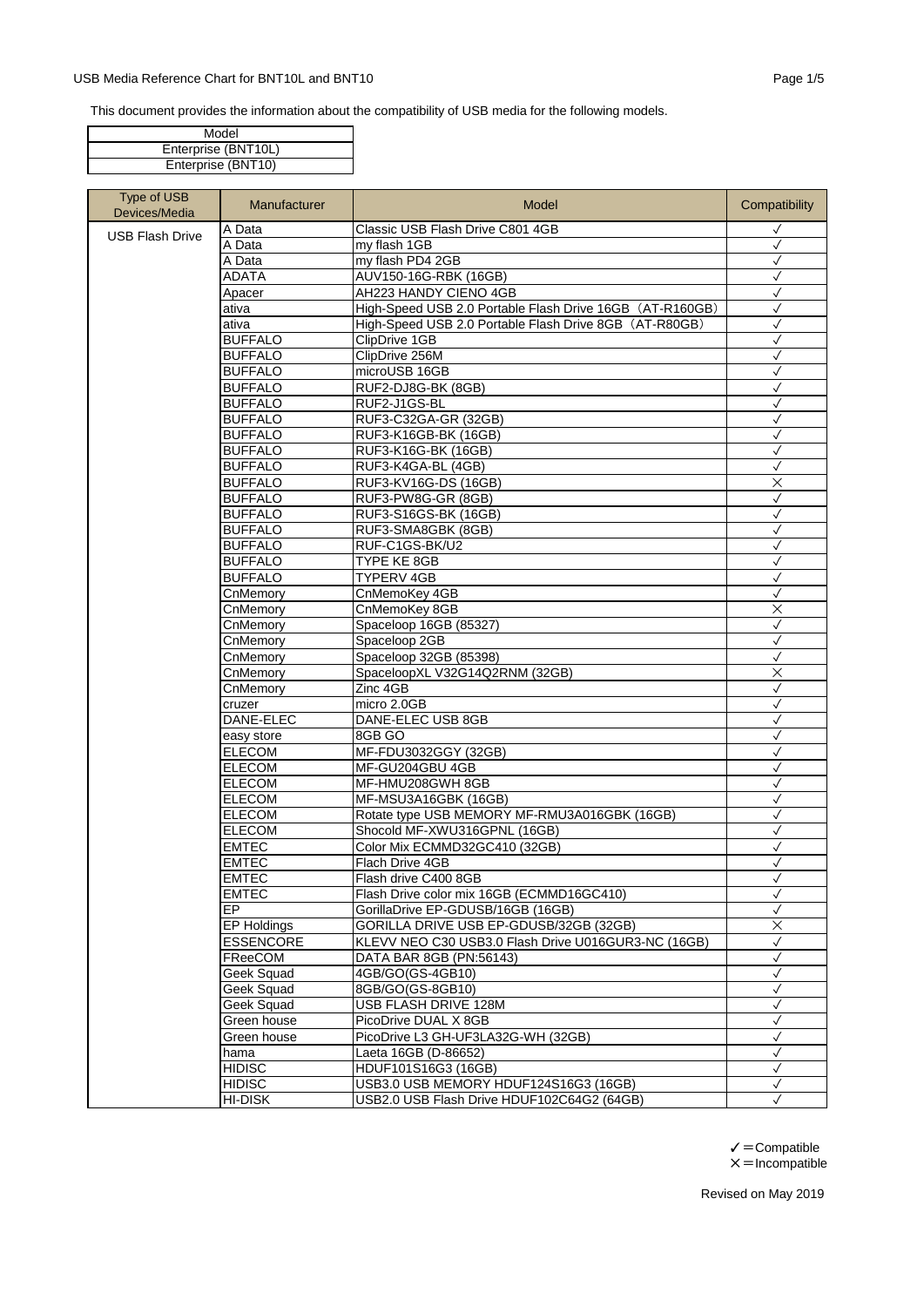| <b>Type of USB</b><br>Devices/Media | Manufacturer          | Model                                                                     | Compatibility                |
|-------------------------------------|-----------------------|---------------------------------------------------------------------------|------------------------------|
| <b>USB Flash Drive</b>              | hp                    | FLASH DRIVE v255w 4GB                                                     | ✓                            |
|                                     | hp                    | USB Flash Drive v165w 16GB (P-FD16GHP165-GE)                              | $\checkmark$                 |
|                                     | hp                    | USB v255w 4GB                                                             | $\checkmark$                 |
|                                     | Intenso               | Alu Line 32GB 3016419 (32GB)                                              | √                            |
|                                     | Intenso               | Micro Line 3500470 (16GB)                                                 | $\checkmark$                 |
|                                     | Intenso               | Premium Line 3534470 (16GB)                                               | $\checkmark$                 |
|                                     | Intenso               | Slim Line 8GB                                                             | $\checkmark$                 |
|                                     | Intenso               | USB Stick 4GB Speicherstick Business Line                                 | $\checkmark$<br>$\checkmark$ |
|                                     | Intenso<br>Intenso    | USBDRIVE ALU LINE 3521471 (16GB)<br>USBDRIVE BUSINESS LINE 3511480 (32GB) | $\checkmark$                 |
|                                     | Intenso               | USBDRIVE RAINBOW LINE 32GB                                                |                              |
|                                     | <b>IO DATA</b>        |                                                                           | $\checkmark$<br>$\checkmark$ |
|                                     | <b>IO DATA</b>        | Easy Disk<br>ToteBag 128MB                                                | $\checkmark$                 |
|                                     | <b>IO DATA</b>        | ToteBag Smart 1GB                                                         | √                            |
|                                     | <b>IO-DATA</b>        | 16GB U2-ADP16G/K                                                          | $\checkmark$                 |
|                                     | <b>IO-DATA</b>        | EasyDisk Light 512M                                                       | $\checkmark$                 |
|                                     | <b>IO-DATA</b>        | EasyDisk Platinum 512M                                                    | $\checkmark$                 |
|                                     | <b>IO-DATA</b>        | EU3-ST/16GR (16GB)                                                        | $\times$                     |
|                                     | <b>IO-DATA</b>        | TB-BH-2A 16GB                                                             | $\overline{\mathsf{x}}$      |
|                                     | <b>IO-DATA</b>        | U3-AL8G/PG (8GB)                                                          | $\checkmark$                 |
|                                     | <b>JUSCO Products</b> | <b>INTELLIGENT STICK 64MB</b>                                             | $\checkmark$                 |
|                                     | Kingston              | DataTraveler 100 G3 DT100G3/32GB (32GB)                                   | $\checkmark$                 |
|                                     | Kingston              | DataTraveler 4GB (DTIG3/4GBDER)                                           | $\checkmark$                 |
|                                     | Kingston              | DataTraveler 50 DT50/16GB (16GB)                                          | √                            |
|                                     | Kingston              | DataTraveler DTMC3/32GB (32GB)                                            | $\checkmark$                 |
|                                     | kingston              | DT109 8GB                                                                 | $\checkmark$                 |
|                                     | Kingston Technology   | Data Traveler 64GB                                                        | $\checkmark$                 |
|                                     | Kingston Technology   | Data Traveler mini 2GB                                                    | $\checkmark$                 |
|                                     | Kingston Technology   | DataTraveler100 2GB                                                       | $\checkmark$                 |
|                                     | Kodack                | Lecteur Flash USB 2GB                                                     | $\checkmark$                 |
|                                     | LaCie                 | iamaKey 8GB                                                               | ✓                            |
|                                     | LaCie                 | LCU-IM16G 16GB                                                            | $\checkmark$                 |
|                                     | LACIE                 | PatiteKey 3DU5-LH9D-APW5-C (16GB)                                         | $\checkmark$                 |
|                                     | LACIE                 | PORSCHE DESIGN 3DUU-JUKZ-GKXE-G (16GB)                                    | ✓                            |
|                                     | Lexar                 | JumpDrive 128M                                                            | $\checkmark$                 |
|                                     | Lexar                 | JUMPDRIVE S33 LJDS33-32GAMEU (32GB)                                       | $\checkmark$                 |
|                                     | Lexar                 | JUMPDRIVE S70 4GB (LJDS70-4GBASBEU)                                       | $\checkmark$                 |
|                                     | Lexar                 | JumpDrive S75 LJDS75-32GABNL (32GB)                                       | $\checkmark$                 |
|                                     | Lexar                 | JumpDrive TwistTurn LJDTT16GAMOD (16GB)                                   | $\checkmark$                 |
|                                     | <b>NEXS</b>           | iFlash U1 2GB                                                             | $\checkmark$                 |
|                                     | <b>NFL</b>            | <b>SAINTS 4GB</b>                                                         | ✓                            |
|                                     | <b>PNY</b>            | 16GB P-FDU16GRUGNB-GE                                                     | ✓                            |
|                                     | <b>PNY</b>            | 16GB P-FDU16GSLK/GRY-GE                                                   | $\checkmark$                 |
|                                     | <b>PNY</b>            | 16GB P-FDU16GSLK/TL-GE                                                    | $\checkmark$                 |
|                                     | <b>PNY</b>            | 32GB P-FDU32G/APPMT-GE                                                    | $\checkmark$                 |
|                                     | <b>PNY</b>            | 64GB P-FD64GATT03-GES3                                                    | $\checkmark$                 |
|                                     | <b>PNY</b>            | 64GB P-FDU64G/APPMT-GE                                                    | $\checkmark$                 |
|                                     | <b>PNY</b>            | 8GB P-FDU8GBSLK/GRY-GE                                                    | $\checkmark$                 |
|                                     | <b>PNY</b>            | Attache 16GB                                                              | $\checkmark$                 |
|                                     | <b>PNY</b>            | attache 256M                                                              | $\checkmark$                 |
|                                     | <b>PNY</b>            | Attache 32GB                                                              | $\checkmark$                 |
|                                     | <b>PNY</b>            | attache 8GB                                                               | $\checkmark$                 |
|                                     | <b>PNY</b>            | FDI16GOTGOU1K-EF (16GB)                                                   | $\checkmark$                 |
|                                     | <b>PNY</b>            | FDU16GBHOOK-EF 16GB                                                       | ×                            |
|                                     | <b>PNY</b>            | FDU16GLOOP30-EF (16GB)                                                    | ✓                            |
|                                     | <b>PNY</b>            | FDU32GBTRANSF-EF (32GB)                                                   | ✓                            |
|                                     | <b>PNY</b>            | Make Life Simple 4GB (P-FD4GBATT2-GE)                                     | $\checkmark$                 |
|                                     | <b>PNY</b>            | Micro sleek Attach 8GB                                                    | $\checkmark$                 |
|                                     | <b>PNY</b>            | P-FD16GATT4BW-GE (16GB)                                                   | √                            |
|                                     | <b>PNY</b>            | P-FD16GRTCG-GE (16GB)                                                     | $\checkmark$                 |

 $\checkmark$  = Compatible  $X = Incomplete$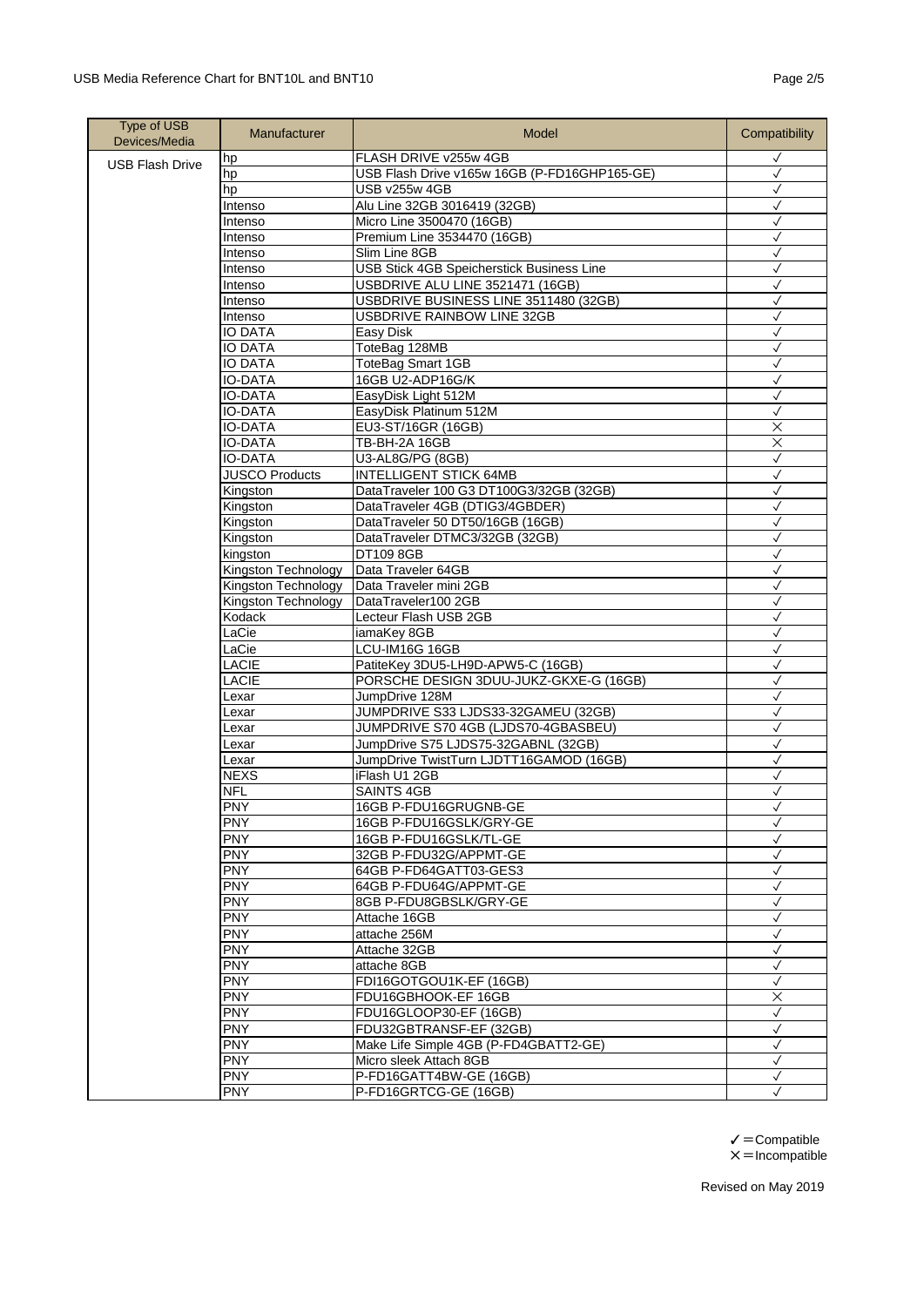| <b>PNY</b><br>P-FDU8GBSLK/GRY-GE (8GB)<br>$\checkmark$<br><b>USB Flash Drive</b><br><b>PNY</b><br>Turbo Attache 4 P-FD16GTBAT4-GE (16GB)<br>$\times$<br>Intelligent Drive 4GB<br>$\checkmark$<br>pqi<br>Intelligent Drive i810<br>$\checkmark$<br>pqi<br>Traveling Disk 16GB (627V-016GR1)<br>✓<br>pqi<br><b>Traveling Disk 4GB</b><br>$\checkmark$<br>pqi<br>XiaoJr 2GB<br>$\checkmark$<br>princeton<br>RIDATA<br>1GB<br>$\checkmark$<br><b>SAMSUNG</b><br>USB3.1 Flash Drive BAR Plus MUF-32BE4/EC (32GB)<br>$\checkmark$<br>$\checkmark$<br>SanDisk<br>Cruzer 32GB<br>Cruzer 8GB<br>SanDisk<br>$\checkmark$<br>SanDisk<br>Cruzer crossfire 1.0GB<br>✓<br>Cruzer Edge 16GB (SDCZ51-016G-B35)<br>$\checkmark$<br>SanDisk<br>SanDisk<br>Cruzer Edge 4GB<br>$\checkmark$<br>Cruzer Edge 8GB<br>SanDisk<br>✓<br>Cruzer Fit 32GB (SDCZG33-032G-A11)<br>SanDisk<br>✓<br>Cruzer Fit SDCZ33-016G-J57 (16GB)<br>$\checkmark$<br>SanDisk<br>Cruzer Glide 32GB (DSCZ60-064G-AW46)<br>SanDisk<br>$\checkmark$<br>Cruzer Glide 64GB (SDCZ60-032G-AW46)<br>$\checkmark$<br>SanDisk<br>Cruzer Glide SDCZ60-008G (8GB)<br>SanDisk<br>$\checkmark$<br>SanDisk<br>Cruzer Glide SDCZ60-016G-A46 (16GB)<br>✓<br>Cruzer Glide USB Flash Drive SDCZ60-032G-AW46 (32GB)<br>SanDisk<br>✓<br>Cruzer Micro 128M<br>$\checkmark$<br>SanDisk<br>Cruzer Micro 16GB<br>Sandisk<br>$\checkmark$<br>Cruzer Micro 4.0GB<br>SanDisk<br>$\checkmark$<br>Sandisk<br>Cruzer Micro 8.0GB<br>$\checkmark$<br>SanDisk<br>Cruzer mini 128M<br>$\checkmark$<br>SanDisk<br>Cruzer Switch 80-56-11936-016GB (16GB)<br>$\checkmark$<br>SanDisk<br>Dual USB Drive 3.0 SDDD2-016G-A (16GB)<br>$\checkmark$<br>Extreme USB 3.0 Flash Drive SDCZ80-032G-G46 (32GB)<br>$\times$<br>SanDisk<br>SanDisk<br>iXpand Flash Drive SDIX30C-032G-GN6NN 32GB<br>$\times$<br>$\overline{\mathsf{x}}$<br>SanDisk<br>iXpand Flash Drive SDIX30C-128G-GN6NE 128GB<br>iXpand Flash Drive SDIX30N-064G-GN6NN 64GB<br>$\times$<br>SanDisk<br>SanDisk<br>SanDisk 1GB<br>$\checkmark$<br>SanDisk<br>SURFDRIVE 8GB (SDUFRXSF-008G-AEP)<br>✓<br>Ultra 32GB (SDCZ45-032G-U46)<br>SanDisk<br>√<br>SanDisk<br>ULTRA Dual Drive USB Type-C SDDDC2-032G-G46 (32GB)<br>$\checkmark$<br>SanDisk<br>ULTRA Dual USB Drive 3.0 SDDD2-032G-A46 (32GB)<br>$\checkmark$<br>Ultra Fit SDCZ430-016G (16GB)<br>SanDisk<br>$\checkmark$<br>$\checkmark$<br>SanDisk<br>Ultra Fit SDCZ43-016G-G46 (16GB)<br>Ultra USB 3.0 Flash Drive SDCZ48-064G-A46R (64GB)<br>SanDisk<br>$\checkmark$<br>$\checkmark$<br>SanDisk<br>Ultra USB 3.0 SDCZ48-016G (16GB)<br><b>SILICON POWER</b><br>Blaze B02 SP032GBUF3B02V1K (32GB)<br>$\checkmark$<br><b>SILICON POWER</b><br>$\checkmark$<br>HELIOS 101 16GB | Type of USB<br>Devices/Media | Manufacturer | Model | Compatibility |
|----------------------------------------------------------------------------------------------------------------------------------------------------------------------------------------------------------------------------------------------------------------------------------------------------------------------------------------------------------------------------------------------------------------------------------------------------------------------------------------------------------------------------------------------------------------------------------------------------------------------------------------------------------------------------------------------------------------------------------------------------------------------------------------------------------------------------------------------------------------------------------------------------------------------------------------------------------------------------------------------------------------------------------------------------------------------------------------------------------------------------------------------------------------------------------------------------------------------------------------------------------------------------------------------------------------------------------------------------------------------------------------------------------------------------------------------------------------------------------------------------------------------------------------------------------------------------------------------------------------------------------------------------------------------------------------------------------------------------------------------------------------------------------------------------------------------------------------------------------------------------------------------------------------------------------------------------------------------------------------------------------------------------------------------------------------------------------------------------------------------------------------------------------------------------------------------------------------------------------------------------------------------------------------------------------------------------------------------------------------------------------------------------------------------------------------------------------------------------------------------------------------------------------------------------------------------------------------------------------------------------------------------------------------------------------------------------------|------------------------------|--------------|-------|---------------|
|                                                                                                                                                                                                                                                                                                                                                                                                                                                                                                                                                                                                                                                                                                                                                                                                                                                                                                                                                                                                                                                                                                                                                                                                                                                                                                                                                                                                                                                                                                                                                                                                                                                                                                                                                                                                                                                                                                                                                                                                                                                                                                                                                                                                                                                                                                                                                                                                                                                                                                                                                                                                                                                                                                          |                              |              |       |               |
|                                                                                                                                                                                                                                                                                                                                                                                                                                                                                                                                                                                                                                                                                                                                                                                                                                                                                                                                                                                                                                                                                                                                                                                                                                                                                                                                                                                                                                                                                                                                                                                                                                                                                                                                                                                                                                                                                                                                                                                                                                                                                                                                                                                                                                                                                                                                                                                                                                                                                                                                                                                                                                                                                                          |                              |              |       |               |
|                                                                                                                                                                                                                                                                                                                                                                                                                                                                                                                                                                                                                                                                                                                                                                                                                                                                                                                                                                                                                                                                                                                                                                                                                                                                                                                                                                                                                                                                                                                                                                                                                                                                                                                                                                                                                                                                                                                                                                                                                                                                                                                                                                                                                                                                                                                                                                                                                                                                                                                                                                                                                                                                                                          |                              |              |       |               |
|                                                                                                                                                                                                                                                                                                                                                                                                                                                                                                                                                                                                                                                                                                                                                                                                                                                                                                                                                                                                                                                                                                                                                                                                                                                                                                                                                                                                                                                                                                                                                                                                                                                                                                                                                                                                                                                                                                                                                                                                                                                                                                                                                                                                                                                                                                                                                                                                                                                                                                                                                                                                                                                                                                          |                              |              |       |               |
|                                                                                                                                                                                                                                                                                                                                                                                                                                                                                                                                                                                                                                                                                                                                                                                                                                                                                                                                                                                                                                                                                                                                                                                                                                                                                                                                                                                                                                                                                                                                                                                                                                                                                                                                                                                                                                                                                                                                                                                                                                                                                                                                                                                                                                                                                                                                                                                                                                                                                                                                                                                                                                                                                                          |                              |              |       |               |
|                                                                                                                                                                                                                                                                                                                                                                                                                                                                                                                                                                                                                                                                                                                                                                                                                                                                                                                                                                                                                                                                                                                                                                                                                                                                                                                                                                                                                                                                                                                                                                                                                                                                                                                                                                                                                                                                                                                                                                                                                                                                                                                                                                                                                                                                                                                                                                                                                                                                                                                                                                                                                                                                                                          |                              |              |       |               |
|                                                                                                                                                                                                                                                                                                                                                                                                                                                                                                                                                                                                                                                                                                                                                                                                                                                                                                                                                                                                                                                                                                                                                                                                                                                                                                                                                                                                                                                                                                                                                                                                                                                                                                                                                                                                                                                                                                                                                                                                                                                                                                                                                                                                                                                                                                                                                                                                                                                                                                                                                                                                                                                                                                          |                              |              |       |               |
|                                                                                                                                                                                                                                                                                                                                                                                                                                                                                                                                                                                                                                                                                                                                                                                                                                                                                                                                                                                                                                                                                                                                                                                                                                                                                                                                                                                                                                                                                                                                                                                                                                                                                                                                                                                                                                                                                                                                                                                                                                                                                                                                                                                                                                                                                                                                                                                                                                                                                                                                                                                                                                                                                                          |                              |              |       |               |
|                                                                                                                                                                                                                                                                                                                                                                                                                                                                                                                                                                                                                                                                                                                                                                                                                                                                                                                                                                                                                                                                                                                                                                                                                                                                                                                                                                                                                                                                                                                                                                                                                                                                                                                                                                                                                                                                                                                                                                                                                                                                                                                                                                                                                                                                                                                                                                                                                                                                                                                                                                                                                                                                                                          |                              |              |       |               |
|                                                                                                                                                                                                                                                                                                                                                                                                                                                                                                                                                                                                                                                                                                                                                                                                                                                                                                                                                                                                                                                                                                                                                                                                                                                                                                                                                                                                                                                                                                                                                                                                                                                                                                                                                                                                                                                                                                                                                                                                                                                                                                                                                                                                                                                                                                                                                                                                                                                                                                                                                                                                                                                                                                          |                              |              |       |               |
|                                                                                                                                                                                                                                                                                                                                                                                                                                                                                                                                                                                                                                                                                                                                                                                                                                                                                                                                                                                                                                                                                                                                                                                                                                                                                                                                                                                                                                                                                                                                                                                                                                                                                                                                                                                                                                                                                                                                                                                                                                                                                                                                                                                                                                                                                                                                                                                                                                                                                                                                                                                                                                                                                                          |                              |              |       |               |
|                                                                                                                                                                                                                                                                                                                                                                                                                                                                                                                                                                                                                                                                                                                                                                                                                                                                                                                                                                                                                                                                                                                                                                                                                                                                                                                                                                                                                                                                                                                                                                                                                                                                                                                                                                                                                                                                                                                                                                                                                                                                                                                                                                                                                                                                                                                                                                                                                                                                                                                                                                                                                                                                                                          |                              |              |       |               |
|                                                                                                                                                                                                                                                                                                                                                                                                                                                                                                                                                                                                                                                                                                                                                                                                                                                                                                                                                                                                                                                                                                                                                                                                                                                                                                                                                                                                                                                                                                                                                                                                                                                                                                                                                                                                                                                                                                                                                                                                                                                                                                                                                                                                                                                                                                                                                                                                                                                                                                                                                                                                                                                                                                          |                              |              |       |               |
|                                                                                                                                                                                                                                                                                                                                                                                                                                                                                                                                                                                                                                                                                                                                                                                                                                                                                                                                                                                                                                                                                                                                                                                                                                                                                                                                                                                                                                                                                                                                                                                                                                                                                                                                                                                                                                                                                                                                                                                                                                                                                                                                                                                                                                                                                                                                                                                                                                                                                                                                                                                                                                                                                                          |                              |              |       |               |
|                                                                                                                                                                                                                                                                                                                                                                                                                                                                                                                                                                                                                                                                                                                                                                                                                                                                                                                                                                                                                                                                                                                                                                                                                                                                                                                                                                                                                                                                                                                                                                                                                                                                                                                                                                                                                                                                                                                                                                                                                                                                                                                                                                                                                                                                                                                                                                                                                                                                                                                                                                                                                                                                                                          |                              |              |       |               |
|                                                                                                                                                                                                                                                                                                                                                                                                                                                                                                                                                                                                                                                                                                                                                                                                                                                                                                                                                                                                                                                                                                                                                                                                                                                                                                                                                                                                                                                                                                                                                                                                                                                                                                                                                                                                                                                                                                                                                                                                                                                                                                                                                                                                                                                                                                                                                                                                                                                                                                                                                                                                                                                                                                          |                              |              |       |               |
|                                                                                                                                                                                                                                                                                                                                                                                                                                                                                                                                                                                                                                                                                                                                                                                                                                                                                                                                                                                                                                                                                                                                                                                                                                                                                                                                                                                                                                                                                                                                                                                                                                                                                                                                                                                                                                                                                                                                                                                                                                                                                                                                                                                                                                                                                                                                                                                                                                                                                                                                                                                                                                                                                                          |                              |              |       |               |
|                                                                                                                                                                                                                                                                                                                                                                                                                                                                                                                                                                                                                                                                                                                                                                                                                                                                                                                                                                                                                                                                                                                                                                                                                                                                                                                                                                                                                                                                                                                                                                                                                                                                                                                                                                                                                                                                                                                                                                                                                                                                                                                                                                                                                                                                                                                                                                                                                                                                                                                                                                                                                                                                                                          |                              |              |       |               |
|                                                                                                                                                                                                                                                                                                                                                                                                                                                                                                                                                                                                                                                                                                                                                                                                                                                                                                                                                                                                                                                                                                                                                                                                                                                                                                                                                                                                                                                                                                                                                                                                                                                                                                                                                                                                                                                                                                                                                                                                                                                                                                                                                                                                                                                                                                                                                                                                                                                                                                                                                                                                                                                                                                          |                              |              |       |               |
|                                                                                                                                                                                                                                                                                                                                                                                                                                                                                                                                                                                                                                                                                                                                                                                                                                                                                                                                                                                                                                                                                                                                                                                                                                                                                                                                                                                                                                                                                                                                                                                                                                                                                                                                                                                                                                                                                                                                                                                                                                                                                                                                                                                                                                                                                                                                                                                                                                                                                                                                                                                                                                                                                                          |                              |              |       |               |
|                                                                                                                                                                                                                                                                                                                                                                                                                                                                                                                                                                                                                                                                                                                                                                                                                                                                                                                                                                                                                                                                                                                                                                                                                                                                                                                                                                                                                                                                                                                                                                                                                                                                                                                                                                                                                                                                                                                                                                                                                                                                                                                                                                                                                                                                                                                                                                                                                                                                                                                                                                                                                                                                                                          |                              |              |       |               |
|                                                                                                                                                                                                                                                                                                                                                                                                                                                                                                                                                                                                                                                                                                                                                                                                                                                                                                                                                                                                                                                                                                                                                                                                                                                                                                                                                                                                                                                                                                                                                                                                                                                                                                                                                                                                                                                                                                                                                                                                                                                                                                                                                                                                                                                                                                                                                                                                                                                                                                                                                                                                                                                                                                          |                              |              |       |               |
|                                                                                                                                                                                                                                                                                                                                                                                                                                                                                                                                                                                                                                                                                                                                                                                                                                                                                                                                                                                                                                                                                                                                                                                                                                                                                                                                                                                                                                                                                                                                                                                                                                                                                                                                                                                                                                                                                                                                                                                                                                                                                                                                                                                                                                                                                                                                                                                                                                                                                                                                                                                                                                                                                                          |                              |              |       |               |
|                                                                                                                                                                                                                                                                                                                                                                                                                                                                                                                                                                                                                                                                                                                                                                                                                                                                                                                                                                                                                                                                                                                                                                                                                                                                                                                                                                                                                                                                                                                                                                                                                                                                                                                                                                                                                                                                                                                                                                                                                                                                                                                                                                                                                                                                                                                                                                                                                                                                                                                                                                                                                                                                                                          |                              |              |       |               |
|                                                                                                                                                                                                                                                                                                                                                                                                                                                                                                                                                                                                                                                                                                                                                                                                                                                                                                                                                                                                                                                                                                                                                                                                                                                                                                                                                                                                                                                                                                                                                                                                                                                                                                                                                                                                                                                                                                                                                                                                                                                                                                                                                                                                                                                                                                                                                                                                                                                                                                                                                                                                                                                                                                          |                              |              |       |               |
|                                                                                                                                                                                                                                                                                                                                                                                                                                                                                                                                                                                                                                                                                                                                                                                                                                                                                                                                                                                                                                                                                                                                                                                                                                                                                                                                                                                                                                                                                                                                                                                                                                                                                                                                                                                                                                                                                                                                                                                                                                                                                                                                                                                                                                                                                                                                                                                                                                                                                                                                                                                                                                                                                                          |                              |              |       |               |
|                                                                                                                                                                                                                                                                                                                                                                                                                                                                                                                                                                                                                                                                                                                                                                                                                                                                                                                                                                                                                                                                                                                                                                                                                                                                                                                                                                                                                                                                                                                                                                                                                                                                                                                                                                                                                                                                                                                                                                                                                                                                                                                                                                                                                                                                                                                                                                                                                                                                                                                                                                                                                                                                                                          |                              |              |       |               |
|                                                                                                                                                                                                                                                                                                                                                                                                                                                                                                                                                                                                                                                                                                                                                                                                                                                                                                                                                                                                                                                                                                                                                                                                                                                                                                                                                                                                                                                                                                                                                                                                                                                                                                                                                                                                                                                                                                                                                                                                                                                                                                                                                                                                                                                                                                                                                                                                                                                                                                                                                                                                                                                                                                          |                              |              |       |               |
|                                                                                                                                                                                                                                                                                                                                                                                                                                                                                                                                                                                                                                                                                                                                                                                                                                                                                                                                                                                                                                                                                                                                                                                                                                                                                                                                                                                                                                                                                                                                                                                                                                                                                                                                                                                                                                                                                                                                                                                                                                                                                                                                                                                                                                                                                                                                                                                                                                                                                                                                                                                                                                                                                                          |                              |              |       |               |
|                                                                                                                                                                                                                                                                                                                                                                                                                                                                                                                                                                                                                                                                                                                                                                                                                                                                                                                                                                                                                                                                                                                                                                                                                                                                                                                                                                                                                                                                                                                                                                                                                                                                                                                                                                                                                                                                                                                                                                                                                                                                                                                                                                                                                                                                                                                                                                                                                                                                                                                                                                                                                                                                                                          |                              |              |       |               |
|                                                                                                                                                                                                                                                                                                                                                                                                                                                                                                                                                                                                                                                                                                                                                                                                                                                                                                                                                                                                                                                                                                                                                                                                                                                                                                                                                                                                                                                                                                                                                                                                                                                                                                                                                                                                                                                                                                                                                                                                                                                                                                                                                                                                                                                                                                                                                                                                                                                                                                                                                                                                                                                                                                          |                              |              |       |               |
|                                                                                                                                                                                                                                                                                                                                                                                                                                                                                                                                                                                                                                                                                                                                                                                                                                                                                                                                                                                                                                                                                                                                                                                                                                                                                                                                                                                                                                                                                                                                                                                                                                                                                                                                                                                                                                                                                                                                                                                                                                                                                                                                                                                                                                                                                                                                                                                                                                                                                                                                                                                                                                                                                                          |                              |              |       |               |
|                                                                                                                                                                                                                                                                                                                                                                                                                                                                                                                                                                                                                                                                                                                                                                                                                                                                                                                                                                                                                                                                                                                                                                                                                                                                                                                                                                                                                                                                                                                                                                                                                                                                                                                                                                                                                                                                                                                                                                                                                                                                                                                                                                                                                                                                                                                                                                                                                                                                                                                                                                                                                                                                                                          |                              |              |       |               |
|                                                                                                                                                                                                                                                                                                                                                                                                                                                                                                                                                                                                                                                                                                                                                                                                                                                                                                                                                                                                                                                                                                                                                                                                                                                                                                                                                                                                                                                                                                                                                                                                                                                                                                                                                                                                                                                                                                                                                                                                                                                                                                                                                                                                                                                                                                                                                                                                                                                                                                                                                                                                                                                                                                          |                              |              |       |               |
|                                                                                                                                                                                                                                                                                                                                                                                                                                                                                                                                                                                                                                                                                                                                                                                                                                                                                                                                                                                                                                                                                                                                                                                                                                                                                                                                                                                                                                                                                                                                                                                                                                                                                                                                                                                                                                                                                                                                                                                                                                                                                                                                                                                                                                                                                                                                                                                                                                                                                                                                                                                                                                                                                                          |                              |              |       |               |
|                                                                                                                                                                                                                                                                                                                                                                                                                                                                                                                                                                                                                                                                                                                                                                                                                                                                                                                                                                                                                                                                                                                                                                                                                                                                                                                                                                                                                                                                                                                                                                                                                                                                                                                                                                                                                                                                                                                                                                                                                                                                                                                                                                                                                                                                                                                                                                                                                                                                                                                                                                                                                                                                                                          |                              |              |       |               |
|                                                                                                                                                                                                                                                                                                                                                                                                                                                                                                                                                                                                                                                                                                                                                                                                                                                                                                                                                                                                                                                                                                                                                                                                                                                                                                                                                                                                                                                                                                                                                                                                                                                                                                                                                                                                                                                                                                                                                                                                                                                                                                                                                                                                                                                                                                                                                                                                                                                                                                                                                                                                                                                                                                          |                              |              |       |               |
|                                                                                                                                                                                                                                                                                                                                                                                                                                                                                                                                                                                                                                                                                                                                                                                                                                                                                                                                                                                                                                                                                                                                                                                                                                                                                                                                                                                                                                                                                                                                                                                                                                                                                                                                                                                                                                                                                                                                                                                                                                                                                                                                                                                                                                                                                                                                                                                                                                                                                                                                                                                                                                                                                                          |                              |              |       |               |
|                                                                                                                                                                                                                                                                                                                                                                                                                                                                                                                                                                                                                                                                                                                                                                                                                                                                                                                                                                                                                                                                                                                                                                                                                                                                                                                                                                                                                                                                                                                                                                                                                                                                                                                                                                                                                                                                                                                                                                                                                                                                                                                                                                                                                                                                                                                                                                                                                                                                                                                                                                                                                                                                                                          |                              |              |       |               |
|                                                                                                                                                                                                                                                                                                                                                                                                                                                                                                                                                                                                                                                                                                                                                                                                                                                                                                                                                                                                                                                                                                                                                                                                                                                                                                                                                                                                                                                                                                                                                                                                                                                                                                                                                                                                                                                                                                                                                                                                                                                                                                                                                                                                                                                                                                                                                                                                                                                                                                                                                                                                                                                                                                          |                              |              |       |               |
|                                                                                                                                                                                                                                                                                                                                                                                                                                                                                                                                                                                                                                                                                                                                                                                                                                                                                                                                                                                                                                                                                                                                                                                                                                                                                                                                                                                                                                                                                                                                                                                                                                                                                                                                                                                                                                                                                                                                                                                                                                                                                                                                                                                                                                                                                                                                                                                                                                                                                                                                                                                                                                                                                                          |                              |              |       |               |
|                                                                                                                                                                                                                                                                                                                                                                                                                                                                                                                                                                                                                                                                                                                                                                                                                                                                                                                                                                                                                                                                                                                                                                                                                                                                                                                                                                                                                                                                                                                                                                                                                                                                                                                                                                                                                                                                                                                                                                                                                                                                                                                                                                                                                                                                                                                                                                                                                                                                                                                                                                                                                                                                                                          |                              |              |       |               |
| <b>SILICON POWER</b><br>Jewel J80 SP032GBUF3J80V1T (32GB)<br>$\times$                                                                                                                                                                                                                                                                                                                                                                                                                                                                                                                                                                                                                                                                                                                                                                                                                                                                                                                                                                                                                                                                                                                                                                                                                                                                                                                                                                                                                                                                                                                                                                                                                                                                                                                                                                                                                                                                                                                                                                                                                                                                                                                                                                                                                                                                                                                                                                                                                                                                                                                                                                                                                                    |                              |              |       |               |
| <b>SILICON POWER</b><br>Marvel M01 32GB<br>$\checkmark$                                                                                                                                                                                                                                                                                                                                                                                                                                                                                                                                                                                                                                                                                                                                                                                                                                                                                                                                                                                                                                                                                                                                                                                                                                                                                                                                                                                                                                                                                                                                                                                                                                                                                                                                                                                                                                                                                                                                                                                                                                                                                                                                                                                                                                                                                                                                                                                                                                                                                                                                                                                                                                                  |                              |              |       |               |
| <b>SILICON POWER</b><br>ULTIMA 155 8GB<br>$\checkmark$                                                                                                                                                                                                                                                                                                                                                                                                                                                                                                                                                                                                                                                                                                                                                                                                                                                                                                                                                                                                                                                                                                                                                                                                                                                                                                                                                                                                                                                                                                                                                                                                                                                                                                                                                                                                                                                                                                                                                                                                                                                                                                                                                                                                                                                                                                                                                                                                                                                                                                                                                                                                                                                   |                              |              |       |               |
| <b>SILICON POWER</b><br>ULTIMA II i-SERIES 16GB (SP016GBUF2M01V1K)<br>$\checkmark$                                                                                                                                                                                                                                                                                                                                                                                                                                                                                                                                                                                                                                                                                                                                                                                                                                                                                                                                                                                                                                                                                                                                                                                                                                                                                                                                                                                                                                                                                                                                                                                                                                                                                                                                                                                                                                                                                                                                                                                                                                                                                                                                                                                                                                                                                                                                                                                                                                                                                                                                                                                                                       |                              |              |       |               |
| ULTIMA-II 4GB<br><b>SILICON POWER</b><br>$\checkmark$                                                                                                                                                                                                                                                                                                                                                                                                                                                                                                                                                                                                                                                                                                                                                                                                                                                                                                                                                                                                                                                                                                                                                                                                                                                                                                                                                                                                                                                                                                                                                                                                                                                                                                                                                                                                                                                                                                                                                                                                                                                                                                                                                                                                                                                                                                                                                                                                                                                                                                                                                                                                                                                    |                              |              |       |               |
| <b>SILICON POWER</b><br>USB3.1 Flash Drive BLAZE B25 SP032GBUF3B25V1K (32GB)<br>$\checkmark$                                                                                                                                                                                                                                                                                                                                                                                                                                                                                                                                                                                                                                                                                                                                                                                                                                                                                                                                                                                                                                                                                                                                                                                                                                                                                                                                                                                                                                                                                                                                                                                                                                                                                                                                                                                                                                                                                                                                                                                                                                                                                                                                                                                                                                                                                                                                                                                                                                                                                                                                                                                                             |                              |              |       |               |
| <b>SILICON POWER</b><br>USB3.1 Flash Drive BLAZE B25 SP064GBUF3B25V1W (64GB)<br>$\checkmark$                                                                                                                                                                                                                                                                                                                                                                                                                                                                                                                                                                                                                                                                                                                                                                                                                                                                                                                                                                                                                                                                                                                                                                                                                                                                                                                                                                                                                                                                                                                                                                                                                                                                                                                                                                                                                                                                                                                                                                                                                                                                                                                                                                                                                                                                                                                                                                                                                                                                                                                                                                                                             |                              |              |       |               |
| SONY<br>$\checkmark$<br>MICRO VAULT 128M                                                                                                                                                                                                                                                                                                                                                                                                                                                                                                                                                                                                                                                                                                                                                                                                                                                                                                                                                                                                                                                                                                                                                                                                                                                                                                                                                                                                                                                                                                                                                                                                                                                                                                                                                                                                                                                                                                                                                                                                                                                                                                                                                                                                                                                                                                                                                                                                                                                                                                                                                                                                                                                                 |                              |              |       |               |
| SONY<br>MICRO VAULT 2GB<br>$\checkmark$                                                                                                                                                                                                                                                                                                                                                                                                                                                                                                                                                                                                                                                                                                                                                                                                                                                                                                                                                                                                                                                                                                                                                                                                                                                                                                                                                                                                                                                                                                                                                                                                                                                                                                                                                                                                                                                                                                                                                                                                                                                                                                                                                                                                                                                                                                                                                                                                                                                                                                                                                                                                                                                                  |                              |              |       |               |
| SONY<br>MICROVAULT 8GB (USM8GR/BC)<br>$\checkmark$                                                                                                                                                                                                                                                                                                                                                                                                                                                                                                                                                                                                                                                                                                                                                                                                                                                                                                                                                                                                                                                                                                                                                                                                                                                                                                                                                                                                                                                                                                                                                                                                                                                                                                                                                                                                                                                                                                                                                                                                                                                                                                                                                                                                                                                                                                                                                                                                                                                                                                                                                                                                                                                       |                              |              |       |               |
| SONY<br>POCKETBIT 4GB (USM4GU L)<br>✓                                                                                                                                                                                                                                                                                                                                                                                                                                                                                                                                                                                                                                                                                                                                                                                                                                                                                                                                                                                                                                                                                                                                                                                                                                                                                                                                                                                                                                                                                                                                                                                                                                                                                                                                                                                                                                                                                                                                                                                                                                                                                                                                                                                                                                                                                                                                                                                                                                                                                                                                                                                                                                                                    |                              |              |       |               |
| SONY<br>POCKETBIT 8GB<br>$\checkmark$                                                                                                                                                                                                                                                                                                                                                                                                                                                                                                                                                                                                                                                                                                                                                                                                                                                                                                                                                                                                                                                                                                                                                                                                                                                                                                                                                                                                                                                                                                                                                                                                                                                                                                                                                                                                                                                                                                                                                                                                                                                                                                                                                                                                                                                                                                                                                                                                                                                                                                                                                                                                                                                                    |                              |              |       |               |
| SONY<br>ULTRA BLACK 4GB<br>$\checkmark$<br>SONY                                                                                                                                                                                                                                                                                                                                                                                                                                                                                                                                                                                                                                                                                                                                                                                                                                                                                                                                                                                                                                                                                                                                                                                                                                                                                                                                                                                                                                                                                                                                                                                                                                                                                                                                                                                                                                                                                                                                                                                                                                                                                                                                                                                                                                                                                                                                                                                                                                                                                                                                                                                                                                                          |                              |              |       |               |
| USM16GLX RA 16GB<br>$\checkmark$<br>SONY<br>USM64A<br>✓                                                                                                                                                                                                                                                                                                                                                                                                                                                                                                                                                                                                                                                                                                                                                                                                                                                                                                                                                                                                                                                                                                                                                                                                                                                                                                                                                                                                                                                                                                                                                                                                                                                                                                                                                                                                                                                                                                                                                                                                                                                                                                                                                                                                                                                                                                                                                                                                                                                                                                                                                                                                                                                  |                              |              |       |               |
| $\checkmark$<br>SONY<br>USM8GLX WA 8GB                                                                                                                                                                                                                                                                                                                                                                                                                                                                                                                                                                                                                                                                                                                                                                                                                                                                                                                                                                                                                                                                                                                                                                                                                                                                                                                                                                                                                                                                                                                                                                                                                                                                                                                                                                                                                                                                                                                                                                                                                                                                                                                                                                                                                                                                                                                                                                                                                                                                                                                                                                                                                                                                   |                              |              |       |               |

 $\checkmark$  = Compatible  $X = Incomplete$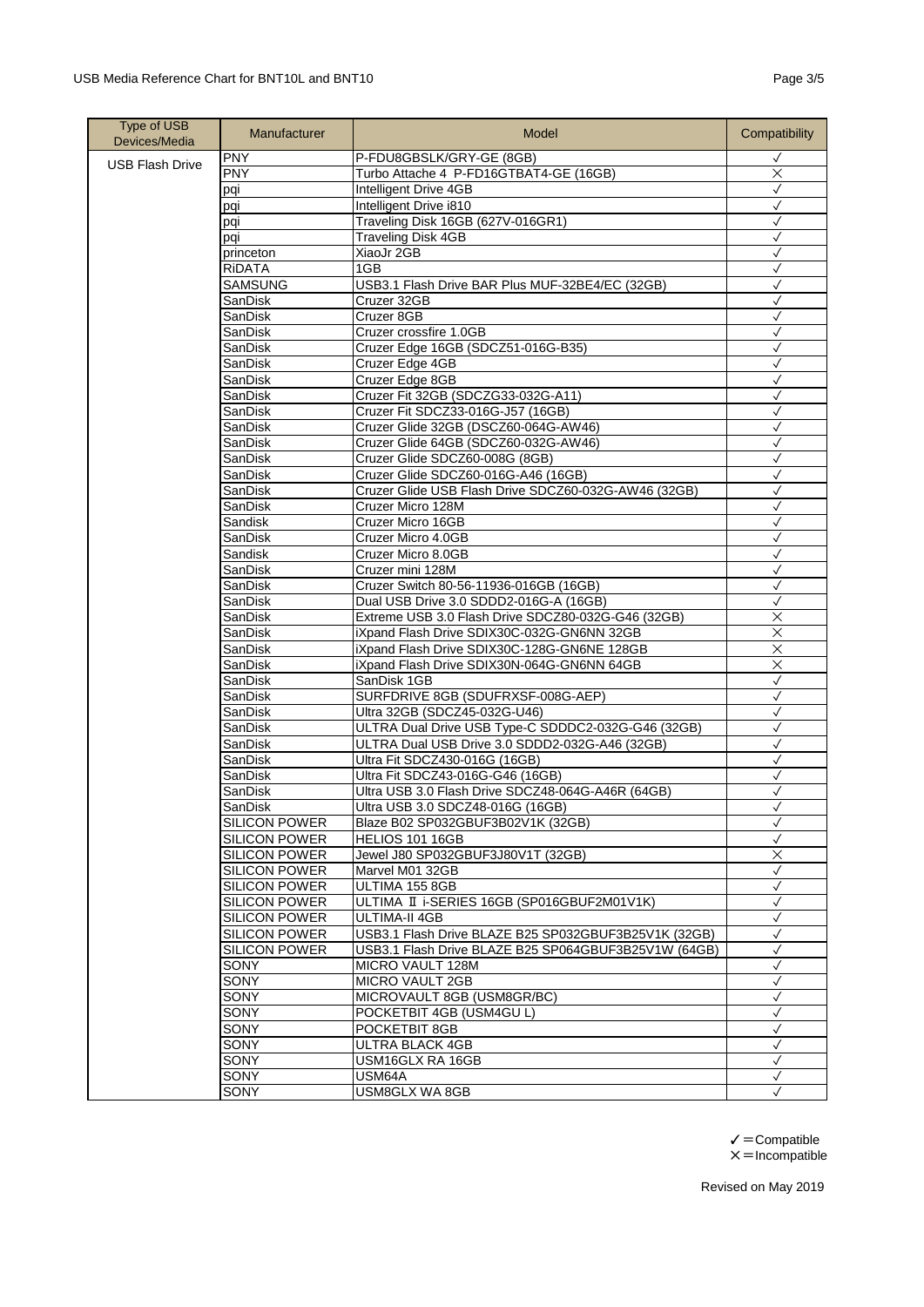## USB Media Reference Chart for BNT10L and BNT10 **Page 4/5** Page 4/5

| <b>Type of USB</b><br>Devices/Media | Manufacturer        | Model                                              | Compatibility |
|-------------------------------------|---------------------|----------------------------------------------------|---------------|
| <b>USB Flash Drive</b>              | SUPER TALENT        | USB3.0 Express NST1 ST3U64NST1 (64GB)              | $\checkmark$  |
|                                     | <b>SUPER TALENT</b> | USB3.0 Express ST1-2 ST3U28ES12 (128GB)            | $\checkmark$  |
|                                     | <b>SUPER TALENT</b> | USB3.0 Express ST1-2 ST3U64ES12 (64GB)             | $\checkmark$  |
|                                     | Techno              | 2GB USB-STICK                                      | $\checkmark$  |
|                                     | <b>TOSHIBA</b>      | 16GBTR                                             | $\checkmark$  |
|                                     | <b>TOSHIBA</b>      | TransMemory 2GB                                    | ✓             |
|                                     | <b>TOSHIBA</b>      | TransMemory 32GB (UHYBS-032GH)                     | $\checkmark$  |
|                                     | <b>TOSHIBA</b>      | TransMemory 8GB                                    | $\checkmark$  |
|                                     | <b>TOSHIBA</b>      | Transmemory PFU008U-1ACW (8GB)                     | $\checkmark$  |
|                                     | <b>TOSHIBA</b>      | TransMemory PFU016U-1ACW (16GB)                    | $\checkmark$  |
|                                     | <b>TOSHIBA</b>      | TransMemory TNU-C032GK (32GB)                      | $\checkmark$  |
|                                     | <b>TOSHIBA</b>      | TransMemory U401 THN-U401S0160E4 (16GB)            | $\checkmark$  |
|                                     | <b>TOSHIBA</b>      | TransMemory USB3.0 Flash Memory UNB-3B032GW (32GB) | $\checkmark$  |
|                                     | <b>TOSHIBA</b>      | TransMemory-MX THNV64SUZBLACK (64GB)               | $\checkmark$  |
|                                     | <b>TOSHIBA</b>      | U2P-016GT 16GB                                     | $\checkmark$  |
|                                     | Transcend           | JetFlash elite 8GB                                 | $\checkmark$  |
|                                     | Transcend           | JetFlash T3 2GB                                    | $\checkmark$  |
|                                     | Transcend           | JetFlash TS32GJF500 32GB                           | $\checkmark$  |
|                                     | Transcend           | JetFlash V30 2GB                                   | $\checkmark$  |
|                                     | Transcend           | JetFlash V60 16GB                                  | $\checkmark$  |
|                                     | Transcend           | JetFlash V60 32GB                                  | $\checkmark$  |
|                                     | Transcend           | JetFlash V60 8GB                                   | $\checkmark$  |
|                                     | Transcend           | JetFlash V85 4GB                                   | $\checkmark$  |
|                                     | Transcend           | JetFlash V90 2GB                                   | $\checkmark$  |
|                                     | Transcend           | JF150 1GB                                          | $\checkmark$  |
|                                     | Transcend           | <b>JFV60 32GB</b>                                  | $\checkmark$  |
|                                     | Transcend           | <b>JFV60 8GB</b>                                   | $\checkmark$  |
|                                     | Transcend           | <b>TS8GJF600 8GB</b>                               | $\checkmark$  |
|                                     | Transcend           | ULTIMATE JetFlash 780 TS32GJF780 (32GB)            | $\checkmark$  |
|                                     | Transcend           | USB Flash Drive 4GB (TS4GJF700)                    | $\checkmark$  |
|                                     | ultron              | <b>BASICDRIVE 4GB</b>                              | $\checkmark$  |
|                                     | ultron              | NANO USB 2.0 Flash Drive 4GB                       | $\checkmark$  |
|                                     | <b>UMAX</b>         | APUS Zoom                                          | $\checkmark$  |
|                                     | Verbatim            | 16GB Go                                            | $\checkmark$  |
|                                     | Verbatim            | 2GB Go                                             | √             |
|                                     | Verbatim            | 8GB Go                                             | $\checkmark$  |
|                                     | Verbatim            | Nano USB Flash Drive 97464 (16GB)                  | $\checkmark$  |
|                                     | Verbatim            | PinStripe USB Drive 49064 (32GB)                   | $\checkmark$  |
|                                     | Verbatim            | PinStripe USB Drive 8GB                            | $\checkmark$  |
|                                     | Verbatim            | V3 USB 3.0 Flash Drive 49173 (32GB)                | $\checkmark$  |
|                                     | works               | works 2GB                                          | ✓             |

 $\checkmark$  = Compatible  $x =$ Incompatible